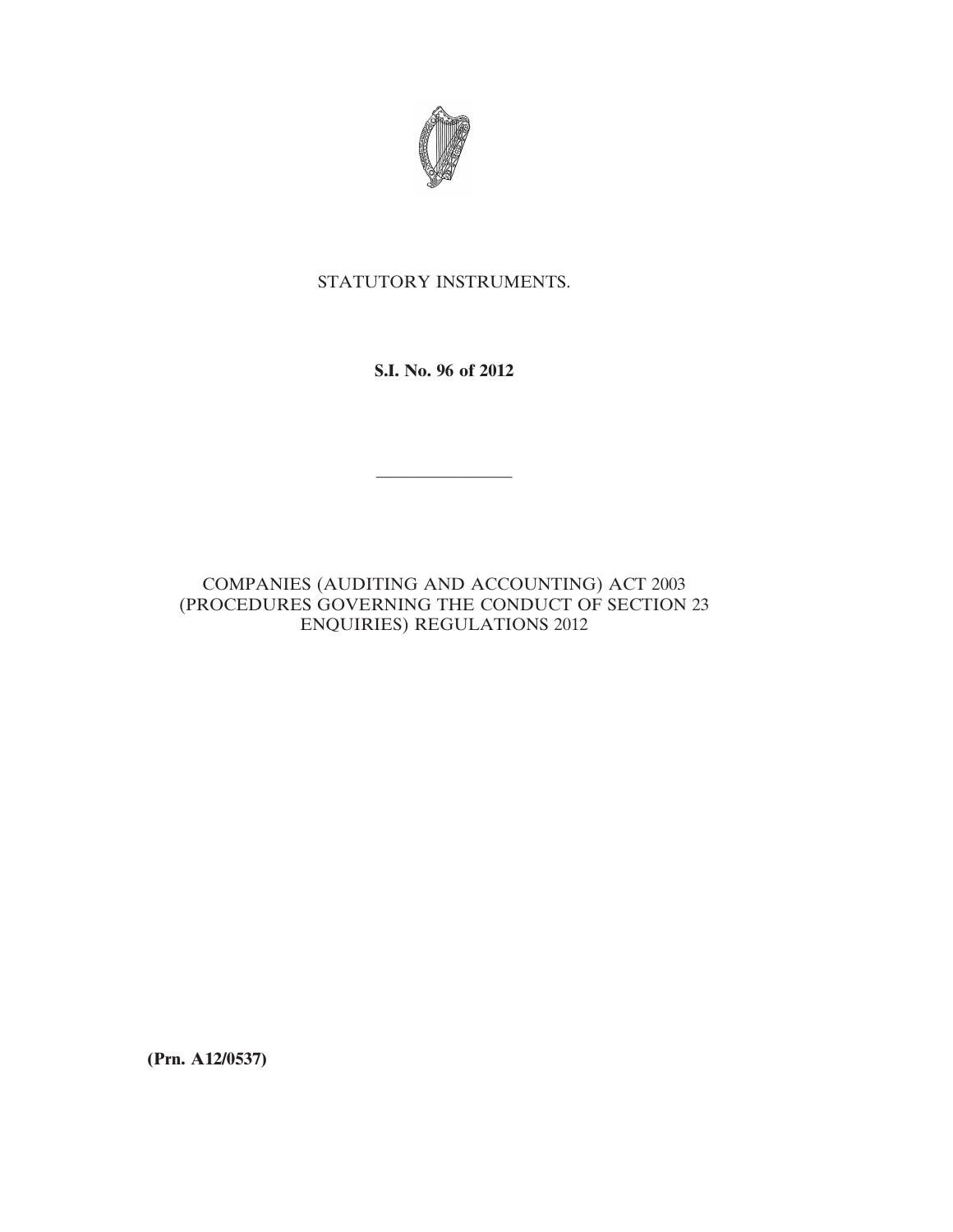# COMPANIES (AUDITING AND ACCOUNTING) ACT 2003 (PROCEDURES GOVERNING THE CONDUCT OF SECTION 23 ENQUIRIES) REGULATIONS 2012

The IRISH AUDITING AND ACCOUNTING SUPERVISORY AUTH-ORITY, in exercise of its powers conferred on it by section 28(4) of the Companies (Auditing and Accounting) Act 2003 (No. 44 of 2003), hereby makes the following regulations:

# PART 1

# PRELIMINARY AND GENERAL

# *Citation and application*

1. (1) These Regulations may be cited as the Companies (Auditing and Accounting) Act 2003 (Procedures Governing the Conduct of Section 23 Enquiries) Regulations 2012.

(2) Section 23 of the Act provides that, following a complaint or on its own initiative, the Authority may, for the purpose of determining whether a prescribed accountancy body has complied with its approved investigation and disciplinary procedures enquire into—

- (*a*) a decision by that body not to undertake an investigation into a possible breach of its standards by a member;
- (*b*) the conduct of an investigation by that body into a possible breach of its standards by a member; or
- (*c*) any other decision of that body relating to a possible breach of its standards by a member.

#### *Commencement*

(3) These Regulations come into operation on the 29th day of March 2012.

#### *Revocation*

(4) The Companies (Auditing and Accounting) Act 2003 (Procedures Governing the Conduct of Section 23 Enquiries) Regulations 2007 (S.I. No. 667 of 2007) are revoked.

#### *Saver*

(5) Nothing in these Regulations shall affect any existing enquiries instituted or ongoing before the commencement of these Regulations and such enquiries

*Notice of the making of this Statutory Instrument was published in "Iris Oifigiúil" of* 30*th March*, 2012.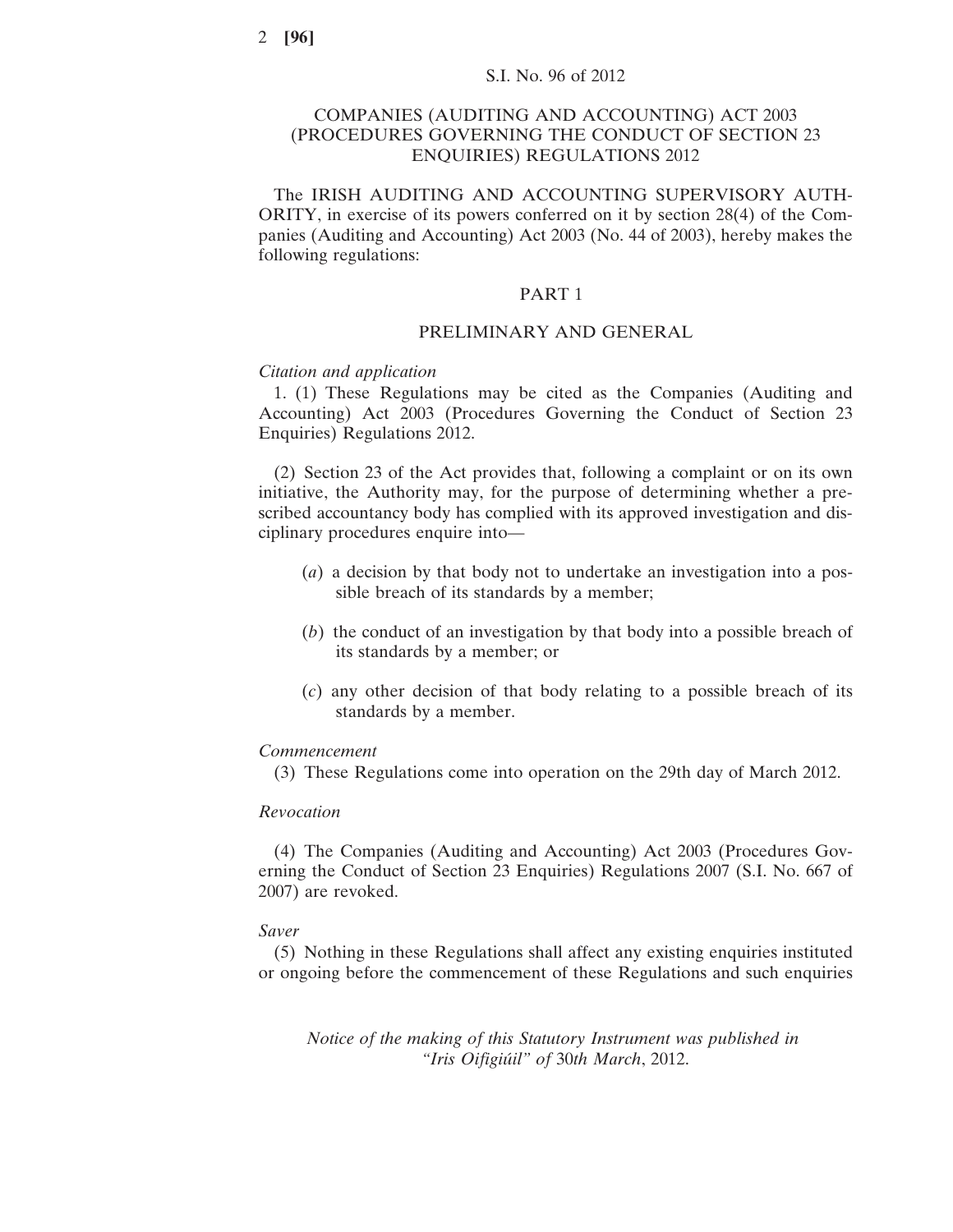shall continue to operate pursuant to the previous Regulations as if these Regulations had not come into operation.

(6) These Regulations apply to any matter that appears to the Authority may constitute grounds for the initiation of an enquiry under section 23.

(7) These Regulations shall be construed in accordance with the Act and shall be construed in accordance with the Companies Acts 1963 to 2009, as may be amended from time to time.

## *Interpretation*

2. (1) Except where otherwise stated, words and expressions used in these Regulations that are used in the Companies (Auditing and Accounting) Act 2003, as amended, shall have the same meaning.

(2) In these Regulations, unless the context otherwise requires—

"the Act" means the Companies (Auditing and Accounting) Act 2003 (No. 44 of 2003) as amended;

"adverse finding" means a finding by an Enquiry Committee that a prescribed accountancy body has failed to comply with its approved investigation and disciplinary procedures;

"approved investigation and disciplinary procedures" means—

- (*a*) in relation to a prescribed accountancy body that is a recognised accountancy body, the investigation and disciplinary procedures approved under section  $9(2)(c)$  of the Act or approved under the Companies Act 1990 before or after the amendment of that Act by section 32 of the Act; and
- (*b*) in relation to any other prescribed accountancy body, the investigation and disciplinary procedures approved under section 9(2)(*c*) of the Act;

"the Authority" means the Irish Auditing and Accounting Supervisory Authority, and includes any committee established to assist the Authority under section 27(1) of the Act;

"complainant" means a person who has lodged a complaint with the Authority regarding an alleged breach of the approved investigation and disciplinary procedures of a prescribed accountancy body;

"Court" means the High Court;

"decision of a prescribed accountancy body" is—

(*a*) a decision by that body not to undertake an investigation into a possible breach of its standards by a member; and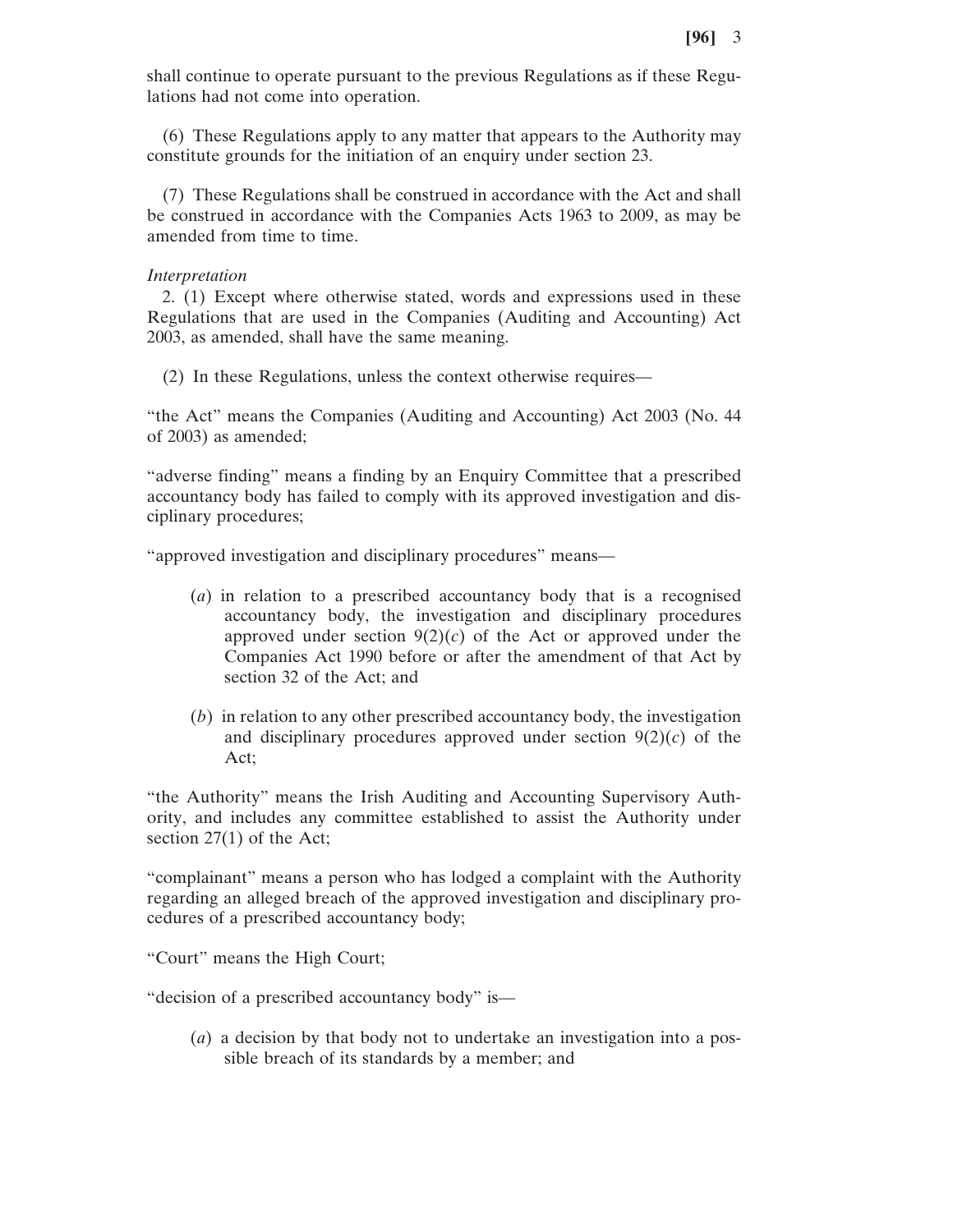(*b*) any other decision of that body relating to a possible breach of its standards by a member,

and, for the purposes of these Regulations, and in accordance with section 23(12) of the Act, any decision made or any investigation conducted by the disciplinary committee of a prescribed accountancy body is considered to have been made or conducted by the prescribed accountancy body;

"document" includes any books, documents, records, telephone recordings or computer held information of whatsoever kind;

"enquiry" means an enquiry initiated under section 23(2) of the Act;

"Enquiry Committee" means a committee appointed to conduct a full enquiry in accordance with these Regulations;

"full enquiry" means the proceedings to be conducted by an Enquiry Committee;

"member" has the same meaning as provided for in the Act;

"negative finding" means a finding by an Enquiry Committee that a prescribed accountancy body has not breached its approved investigation and disciplinary procedures;

"preliminary enquiry" means the proceedings to be conducted by a Preliminary Enquiry Committee;

"Preliminary Enquiry Committee" means a committee appointed to conduct a preliminary enquiry in accordance with these Regulations;

"Section 23 Committee" means both or either a Preliminary Enquiry Committee and an Enquiry Committee;

"standards" means the rules, regulations and standards that a prescribed accountancy body applies to its members and to which, by virtue of their membership, they are obliged to adhere.

## PART 2

## SECTION 23 COMMITTEES

# *Section 23 Committees*

3. (1) Subject to paragraph (2), and in accordance with section 27(1) of the Act, a Section 23 Committee shall consist of persons from one or more of the following categories of persons:

- (*a*) persons who are, at the time the committee is established, directors of the Authority,
- (*b*) other persons that the Authority considers appropriate.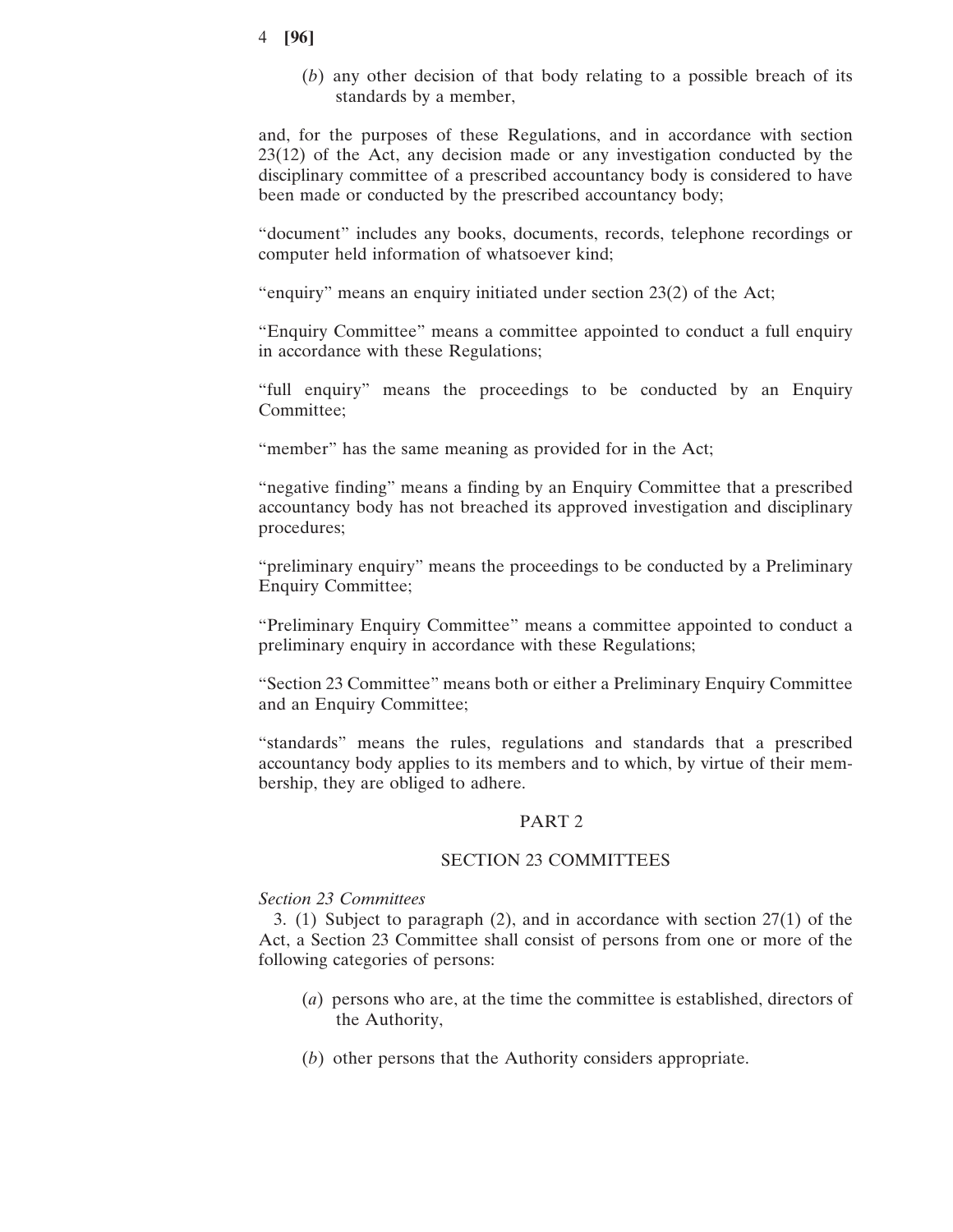(2) The Chief Executive shall not be a member of a Section 23 Committee.

(3) Each Committee shall number at least 3 persons.

(4) The quorum necessary for the transaction of business by a Section 23 Committee may be fixed by the Authority and, unless so fixed, shall be three, provided that three persons are personally present and that the majority of persons present are not members of a prescribed accountancy body.

(5) A Chairperson of a Section 23 Committee shall be appointed by the Chairperson of the Authority.

(6) Any decision of a Section 23 Committee shall be decided by a majority of votes. In case of an equality of votes, the Chairperson of the Committee shall have a second or casting vote.

(7) No serving member of the governing body of any prescribed accountancy body, or any officer or employee of any of the prescribed accountancy bodies, may be appointed to a Section 23 Committee.

(8) No person who may have (or may appear to have) any interest in the outcome of the enquiry or any relationship with any party to the matters which are the subject of the enquiry which may create, or appear to create, a conflict of interest may be appointed to a Section 23 Committee.

(9) Any person who served as a member of the Preliminary Enquiry Committee may not be appointed as a member of the Enquiry Committee with respect to the same enquiry.

(10) No person who is a member of the prescribed accountancy body that is the subject of the enquiry may be appointed to a Section 23 Committee involved in such matter.

(11) The Secretary to the Authority or another person selected and appointed by the Authority may act as Secretary to a Section 23 Committee.

#### *Preliminary Enquiry Committee*

4. (1) Where the Authority has reason to believe that a prescribed accountancy body may have failed to comply with its approved investigation and disciplinary procedures, the Authority may appoint a Committee (a "Preliminary Enquiry Committee") to determine whether the Authority should initiate a full enquiry into:

- (*a*) a decision by that body not to undertake an investigation into a possible breach of its standards by a member;
- (*b*) the conduct of an investigation by that body into a possible breach of its standards by a member; or
- (*c*) any other decision of that body relating to a possible breach of its standards by a member.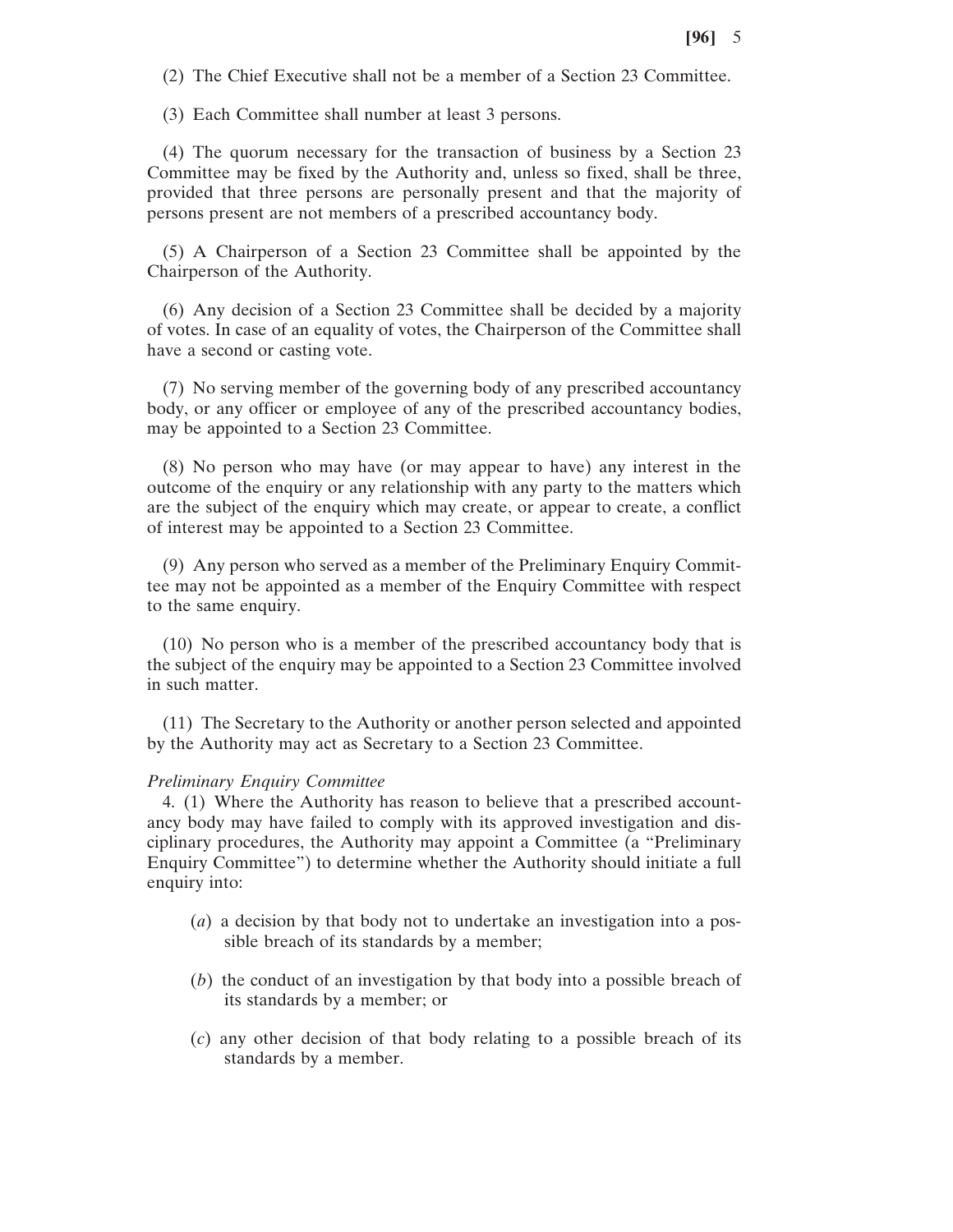(2) In appointing such a Preliminary Enquiry Committee, the Authority shall be deemed to have delegated to that Preliminary Enquiry Committee such of its functions and powers under section 23 of the Act as are required by the Preliminary Enquiry Committee to conduct the functions for which these Regulations provide, up to the point of making such a determination.

(3) A full enquiry will be initiated where a Preliminary Enquiry Committee determines that:

- (*a*) there is a *prima facie* case that a prescribed accountancy body has failed to comply with its approved investigation and disciplinary procedures; and
- (*b*) the circumstances of the matter are such as to warrant the initiation of a full enquiry by the Authority.

(4) Where a Preliminary Enquiry Committee forms the view that the matter under investigation is better dealt with by way of supervisory action by the Authority rather than through the initiation of a full enquiry, it will report its view and the facts and circumstances of the matter to the Authority and the Authority may, if it considers it appropriate to do so, direct that the Preliminary Enquiry Committee report such facts and circumstances to the Chief Executive and the Head of Regulatory and Monitoring Supervision.

(5) If, in the course of considering whether there is a *prima facie* case that a prescribed accountancy body has failed to comply with its approved investigation and disciplinary procedures and whether a full enquiry should be initiated, a Preliminary Enquiry Committee discovers facts or circumstances which appear to warrant examination but which are outside of the scope of its remit, the Preliminary Enquiry Committee will report such facts and circumstances to the Authority and the Authority may, provided such matters fall within the scope of section 23 of the Act, direct in writing that the scope of the preliminary enquiry shall include such facts or circumstances and shall inform the prescribed accountancy body accordingly.

(6) A Preliminary Enquiry Committee shall notify the prescribed accountancy body involved of its appointment and of the initiation of the preliminary enquiry.

(7) A Preliminary Enquiry Committee shall notify all members of the prescribed accountancy body who were the subject of the decision(*s*) of the prescribed accountancy body under examination, and may, if considered appropriate and in accordance with law, inform the complainant, if any, of the appointment of the Preliminary Enquiry Committee, of the initiation of the preliminary enquiry and of any extension of the scope of the preliminary enquiry made under paragraph (5), if such extension is relevant to such members and complainant, if any.

(8) A Preliminary Enquiry Committee shall, prior to making a determination under paragraph (3), provide the prescribed accountancy body that is the subject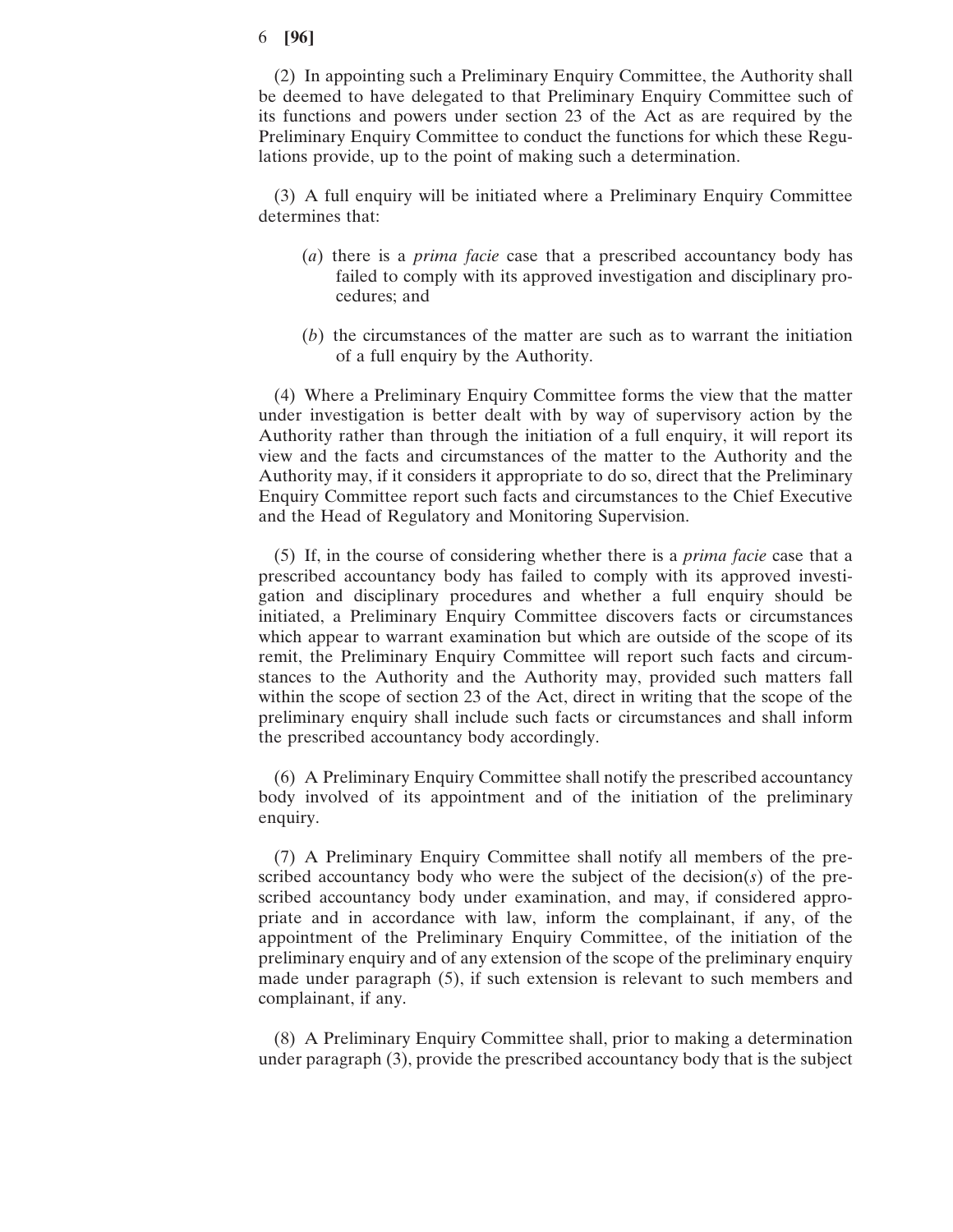of the preliminary enquiry, and all members of the prescribed accountancy body who were the subject of the decision(*s*) under examination, with:

- (*a*) the grounds upon which the preliminary enquiry has been initiated;
- (*b*) any relevant information about such grounds; and
- (*c*) an opportunity to comment in writing on such grounds, and information, if any.

(9) To assist a Preliminary Enquiry Committee in determining whether there is a *prima facie* case that a prescribed accountancy body has failed to comply with its approved investigation and disciplinary procedures and whether a full enquiry should be initiated, the Committee may:

- (*a*) inspect and make copies of all relevant documents in the possession or control of the prescribed accountancy body;
- (*b*) require the prescribed accountancy body to explain why it reached a decision not to undertake an investigation into a possible breach of its standards by a member or any other decision of that body relating to a possible breach of its standards by a member; and
- (*c*) if a prescribed accountancy body conducted an investigation, require it to explain how conducted its investigation.

(10) A Preliminary Enquiry Committee may also consider any submissions made to it during its preliminary enquiry by any person (including a complainant, a prescribed accountancy body or a member) if it determines that such submissions are relevant to the matters at issue. It is not possible, however, to guarantee the anonymity of, or the confidentiality of a submission received from, any person, including a complainant, who participates in the preliminary enquiry.

(11) On the completion of its preliminary enquiry, a Preliminary Enquiry Committee shall notify the Authority and the prescribed accountancy body and the affected members of its determination under paragraph (3).

(12) Confidential information provided by a Preliminary Enquiry Committee to any person, including a prescribed accountancy body or a member under these Regulations, and any confidential information submitted by any person to the Preliminary Enquiry Committee under these Regulations, shall remain confidential and shall be treated as information the disclosure of which to any other party is governed by the provisions of section 31 of the Act.

## *Enquiry Committee*

5. (1) Where a Preliminary Enquiry Committee notifies the Authority of its determination that there is a *prima facie* case that a prescribed accountancy body has failed to comply with its approved investigation and disciplinary procedures and that the Authority should initiate a full enquiry, the Authority shall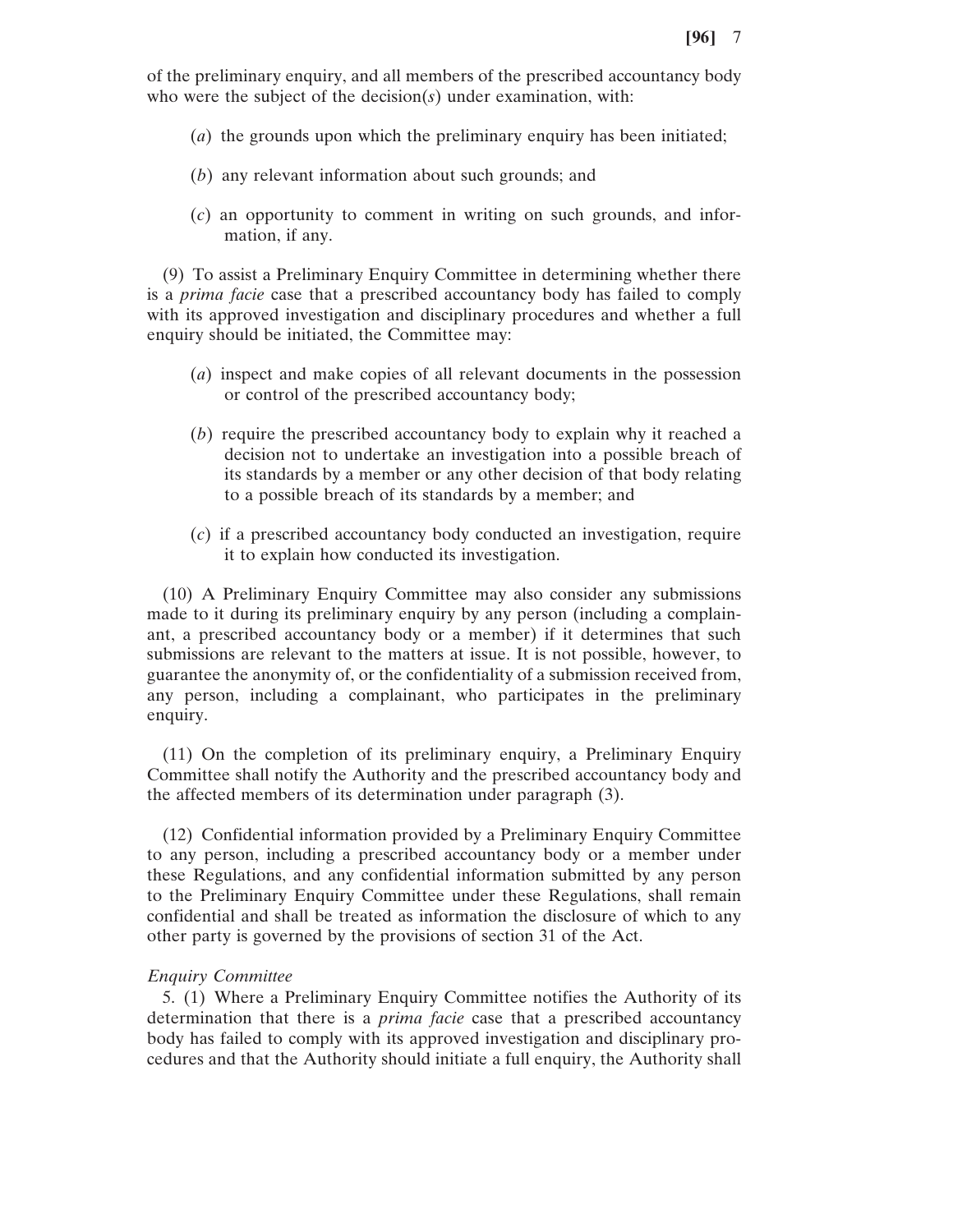appoint a Committee to conduct the full enquiry on behalf of the Authority (an "Enquiry Committee").

(2) In establishing such an Enquiry Committee, the Authority shall be deemed to have delegated to that Enquiry Committee such of its functions and powers under section 23 of the Act as are required by the Enquiry Committee to conduct the full enquiry for which these Regulations provide.

(3) An Enquiry Committee shall issue a Notice to the prescribed accountancy body and to all members who were the subject of the relevant decision(s) of the prescribed accountancy body setting out:

- (*a*) the scope of the full enquiry;
- (*b*) formal notification of the Authority's decision to establish an Enquiry Committee and the composition of the Committee;
- (*c*) all documents and any other material that will be presented to the Enquiry Committee by the Preliminary Enquiry Committee;
- (*d*) the Authority's powers of enquiry, including its powers to:
	- (i) inspect and make copies of all relevant documents in the possession or control of the prescribed accountancy body;
	- (ii) require the prescribed accountancy body to explain why it reached a decision or to explain how it conducted its investigation;
	- (iii) conduct oral hearings;
- (*e*) a statement to the effect that, within a reasonable period of time, as specified by the Enquiry Committee in the Notice, the prescribed accountancy body and/or a member may make submissions in writing to the Enquiry Committee and request the Enquiry Committee to be permitted to make oral submissions about the matters to which the Notice relates; and
- (*f*) a statement that the Enquiry Committee shall conduct the enquiry irrespective of whether submissions referred to in subparagraph (*e*) above are made.

(4) An Enquiry Committee may, if considered appropriate and in accordance with law, notify any other relevant person, including a complainant, if any, of the appointment of the Enquiry Committee and of the initiation of the full enquiry.

(5) An Enquiry Committee shall conduct a full enquiry into whether the relevant prescribed accountancy body has failed to comply with its approved investigation and disciplinary procedures and, if the Enquiry Committee makes an adverse finding under Regulation 11(1), shall determine what sanctions, if any, to impose under these Regulations.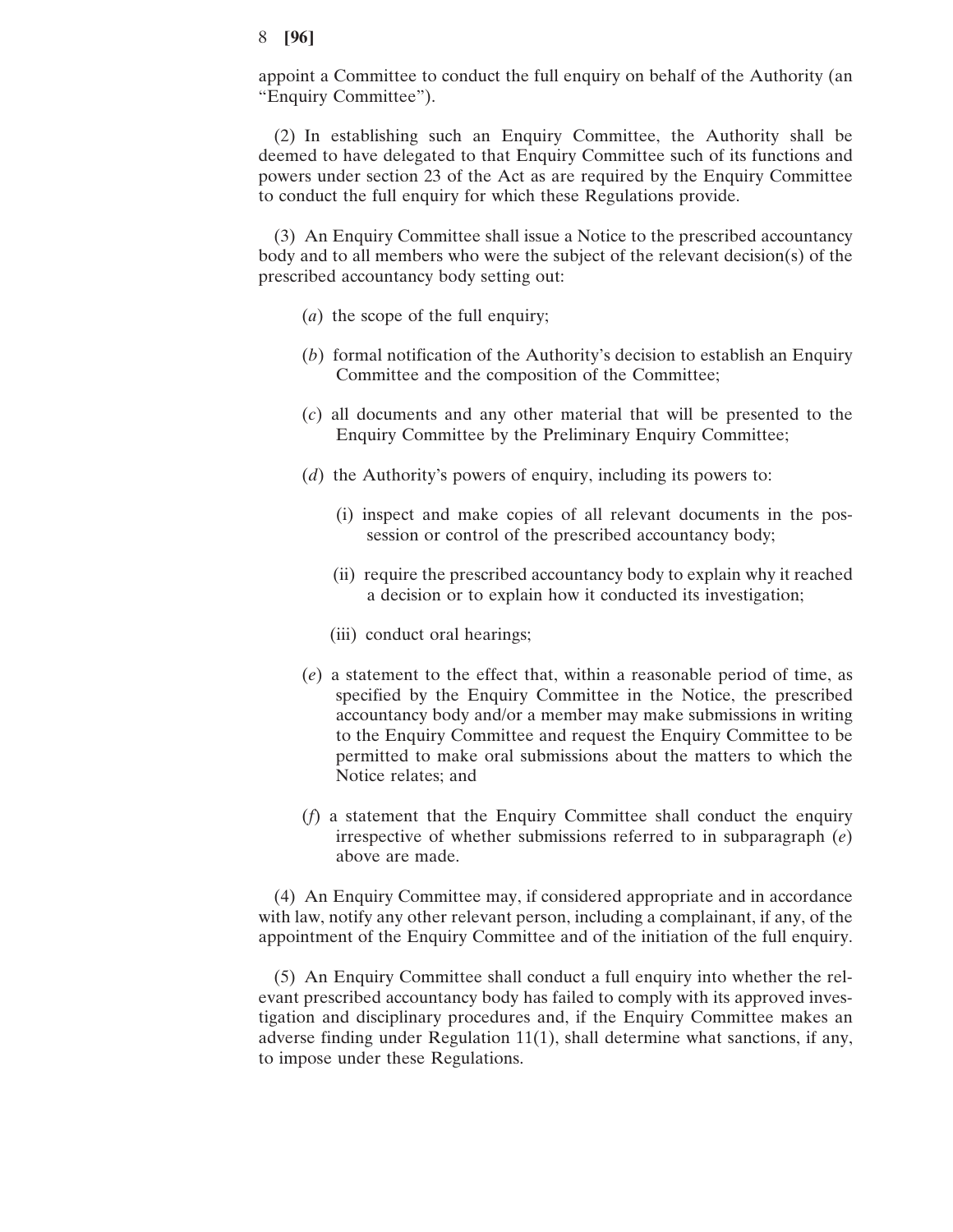(6) Confidential information provided in confidence by an Enquiry Committee to any person, including a prescribed accountancy body or a member under these Regulations, and any confidential information submitted by any person to the Enquiry Committee under these Regulations shall remain confidential and shall be treated as information the disclosure of which to any other party is governed by the provisions of section 31 of the Act.

#### *Appointment of Legal Advisers*

6. The Authority may appoint a legal adviser or advisers to provide assistance to a Section 23 Committee, to bring evidence against the prescribed accountancy body the subject of the preliminary or full enquiry before a Section 23 Committee and, if necessary, to act as petitioner (before the Enquiry Committee) or respondent (before the High Court on any appeal). A legal adviser may also examine witnesses, participate in any oral hearing and perform any other functions necessary or as required for the conduct of the enquiry.

#### *Conduct of the full Enquiry*

7. (1) An Enquiry Committee established under these Regulations shall consider any submissions made by the relevant prescribed accountancy body and by members who were the subject of the decision(*s*) of the prescribed accountancy body concerned and may conduct such investigations relating to the full enquiry as the Enquiry Committee considers appropriate before issuing its decision.

(2) An Enquiry Committee may also consider any submissions made to it during the full enquiry by any other person (including a complainant) if it determines that such submissions are relevant to the matters at issue. It is not possible, however, to guarantee the anonymity of, or the confidentiality of a submission received from, any person, including a complainant who participates in the full enquiry.

(3) A prescribed accountancy body, and members who were the subject of the decision(s) of the prescribed accountancy body which is/are the subject of the enquiry, may submit any statement or information in answer to the charge(s) within the time provided by the Enquiry Committee, which shall be reasonable under the circumstances.

- (4) An Enquiry Committee may—
	- (*a*) inspect and make copies of all relevant documents in the possession or control of the prescribed accountancy body;
	- (*b*) require the prescribed accountancy body to explain why it reached a decision not to undertake an investigation into a possible breach of its standards by a member, or any other decision of that body relating to a possible breach of its standards by a member;
	- (*c*) if a prescribed accountancy body conducted an investigation, require it to explain how it conducted its investigation; and
	- (*d*) conduct oral hearings.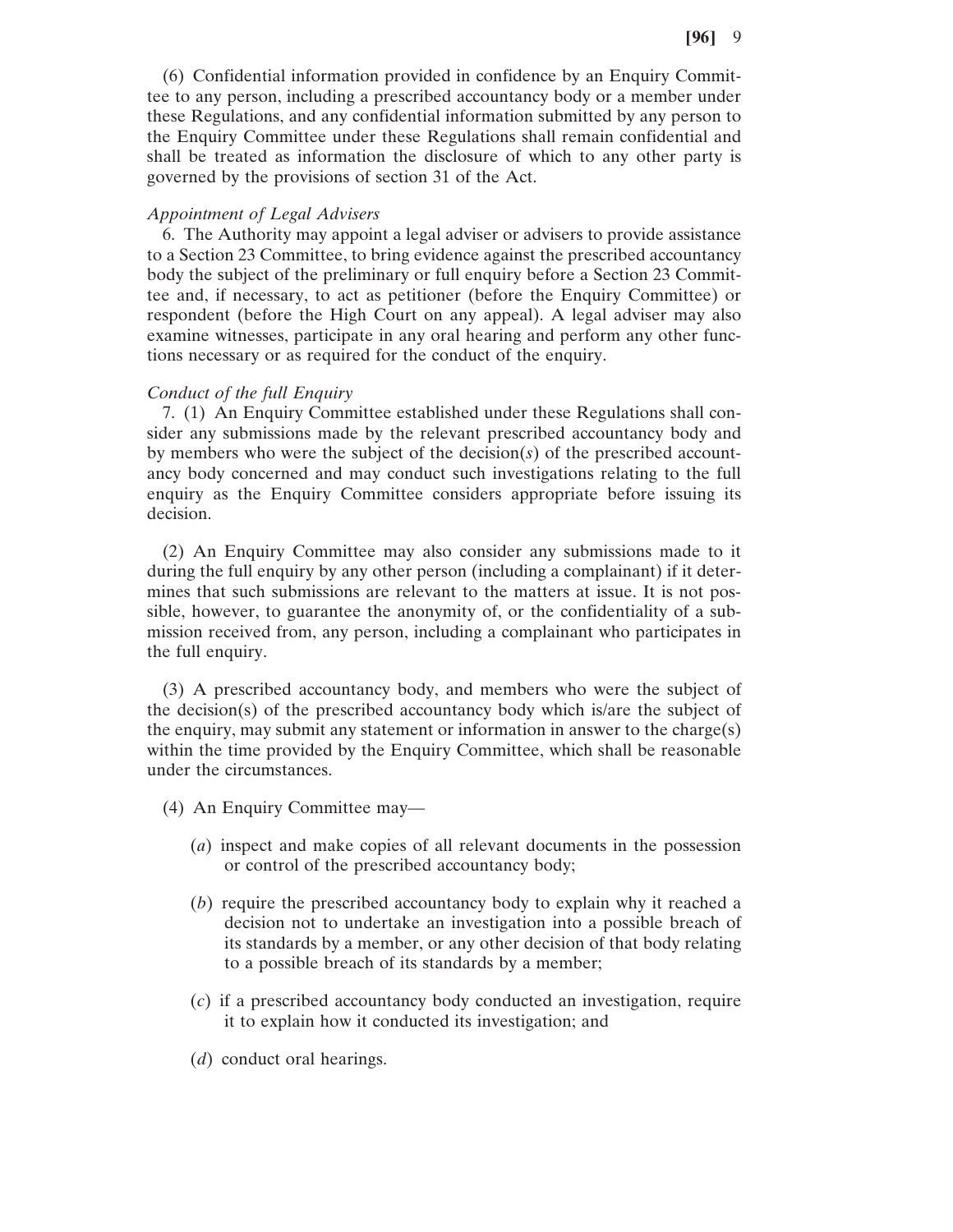(5) The Enquiry Committee may take into account any relevant information, whether or not such information would be admissible in a court. The strict rules of evidence do not apply to the full enquiry, although the Enquiry Committee will employ fair procedures.

#### *Investigations under Section 24*

8. (1) If, at any time during a preliminary enquiry or before completing a full enquiry under these procedures, it appears to a Section 23 Committee that it may be appropriate or in the public interest that the matter in question be investigated under section 24 of the Act, the Committee shall so inform the Authority.

(2) If the Authority decides that it is appropriate or in the public interest to investigate the matter under section 24 and that an application to the High Court will be made, the Section 23 Committee in question shall cease its enquiry.

(3) If the Authority decides that the matter should not be investigated under section 24, the Section 23 Committee in question shall resume its enquiry.

(4) Directors of the Authority that are members of the Section 23 Committee in question shall take no part in any consideration by the Authority as to whether a matter within the remit of such Committee should be investigated under section 24 of the Act.

#### *Oral Hearings*

9. (1) As provided for by section 28(1) of the Act, an Enquiry Committee may conduct an oral hearing at its own behest or upon the reasonable request of the prescribed accountancy body that is the subject of the enquiry if it considers that an oral hearing is necessary and appropriate in order to conduct the enquiry.

(2) Oral hearings shall sit in public but an Enquiry Committee may, at its sole discretion, exclude the public from all or part of a hearing to the extent it considers it necessary, for example, where, in the opinion of the Enquiry Committee, the circumstances are such that holding an oral hearing, or part thereof, in public would prejudice the interests of justice or adversely affect the rights of a third party.

(3) Any member of an Enquiry Committee who is absent during an oral hearing shall not take part in the deliberations on, and the making of, the decision of the Enquiry Committee.

(4) Where an oral hearing is taking place, an Enquiry Committee will, save as may be appropriate, permit the prescribed accountancy body or any other person who participates in the proceedings:

- (*a*) to be legally represented;
- (*b*) to present information and submissions in its behalf; and
- (*c*) to cross-examine witnesses,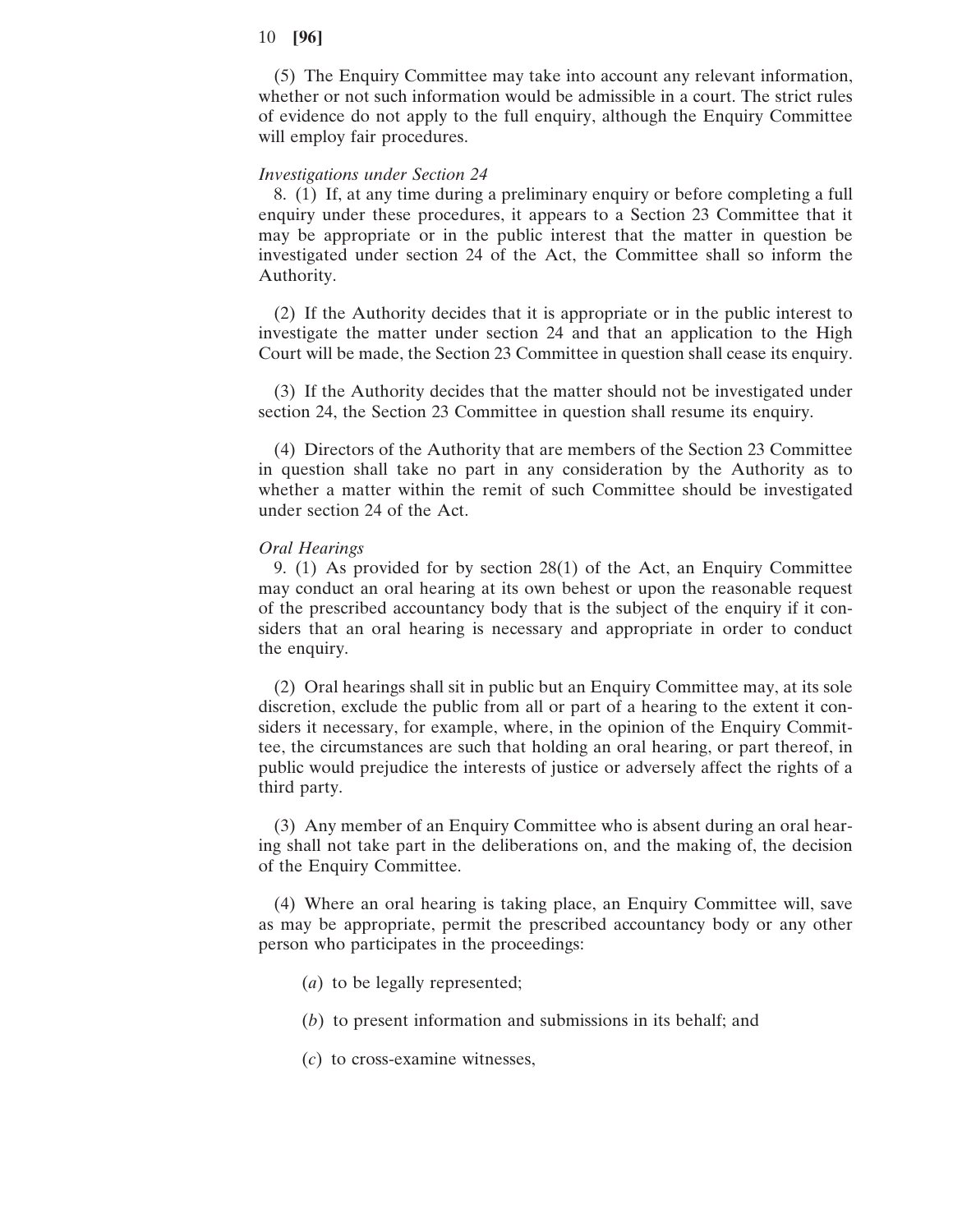during the oral hearing.

(5) An Enquiry Committee may, at its sole discretion, provide that members of the prescribed accountancy body who were the subject of the decision(s) which is/are the subject of the full enquiry may participate in any oral hearing and may present evidence and submissions on their behalf.

(6) An Enquiry Committee may, at its sole discretion, permit any other person with an interest in the proceedings to participate in an oral hearing and to present relevant information and submissions on his or her behalf.

## *Standard of Proof*

10. The standard of proof on which an Enquiry Committee shall make its findings is on the balance of probabilities.

## *Decision of the Authority*

11. (1) An Enquiry Committee shall, in respect of each alleged failure to comply with approved investigation and disciplinary procedures, make a finding either that the allegation is established or that the allegation is not established.

(2) Where the Enquiry Committee makes a finding that an allegation is established it will make a decision as to which, if any, of the sanctions set out in Regulation 12(1) will apply.

(3) An Enquiry Committee shall issue its decision to the Authority when its decision is made, which shall occur as soon as is reasonably practicable from the date of the initiation of the full enquiry, taking into account the circumstances of the case.

(4) An Enquiry Committee's decision must provide the reasons underlying such decision. The reasoning of an Enquiry Committee shall be detailed and shall address the arguments advanced by the prescribed accountancy body in defence of its position. All significant factual matters shall be addressed.

(5) An Enquiry Committee's decision shall set out the sanctions to be imposed and the reasons underlying the imposition of such sanctions.

(6) The decision of an Enquiry Committee issued to the Authority under paragraph (3) shall be the decision of the Authority.

(7) Where an Enquiry Committee notifies the Authority of a finding that an allegation has been established, the Authority shall—

(*a*) issue the relevant prescribed accountancy body, and any member who was the subject of the decision(s) of the body that was/were the subject of the enquiry and any other relevant person as may be determined by the Authority, with a copy of the findings of the Enquiry Committee, including the decision of the Enquiry Committee as to the imposition of sanctions;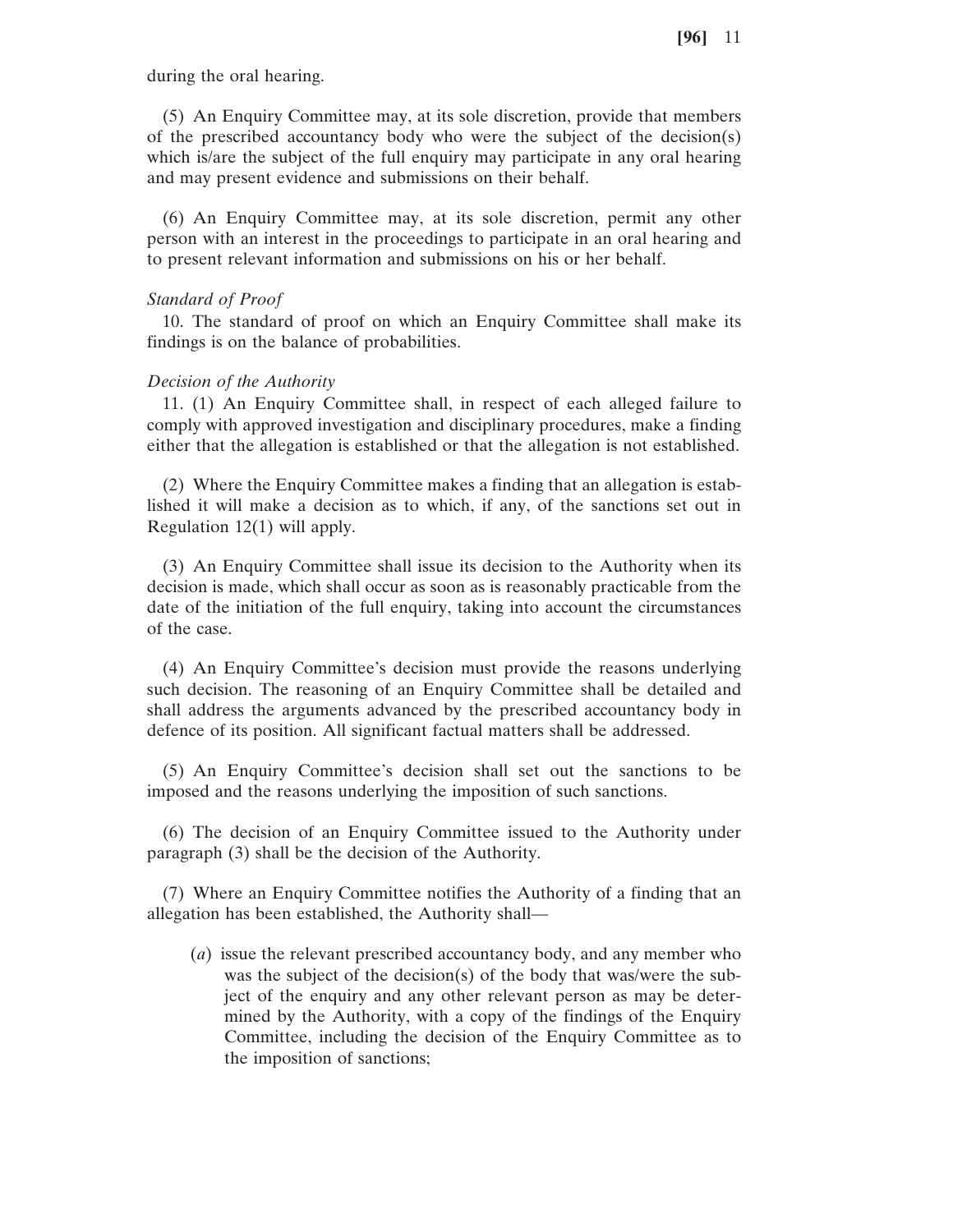- (*b*) advise the prescribed accountancy body and the affected member(s) of the Authority's obligation to seek and obtain High Court approval for decisions to:
	- (i) annul a body's decision;
	- (ii) direct a fresh investigation; or
	- (iii) impose a fine,

before such decisions take effect;

- (*c*) advise the prescribed accountancy body and the affected member(s) of their right of appeal to the High Court under section 23(8) of the Act and the time limits for making such an appeal;
- (*d*) notify the prescribed accountancy body and the affected members whether the Authority intends to publish the decision made and the reasons for that decision, and (if intending to publish) the time (being not less than three months from the date of notification) within which it will do so;
- (*e*) if the proposed sanction is a direction to the prescribed accountancy body that it conduct an investigation or conduct a fresh investigation into a matter, advise the body and the affected member(s) that, if the Authority is not satisfied that, when undertaking the investigation or fresh investigation, the body has complied with its approved investigation and disciplinary procedures, the Authority may appeal to the High Court against any decision of the body relating to the matter.

(8) Where the Enquiry Committee notifies the Authority of a finding that an allegation has not been established, the Authority shall issue the prescribed accountancy body and the member(*s*) concerned with a statement to that effect.

#### *Sanctions*

12. (1) In the case of a finding that an allegation has been established, an Enquiry Committee may make a decision to advise or admonish the prescribed accountancy body or to censure it by doing one or more of the following:

- (*a*) annulling all or part of a decision of the prescribed accountancy body relating to the matter that was the subject of the enquiry;
- (*b*) directing the prescribed accountancy body to conduct an investigation into the matter;
- (*c*) directing the prescribed accountancy body to conduct a fresh investigation into the matter;
- (*d*) requiring the prescribed accountancy body to pay to the Authority an amount not exceeding the greater of the following: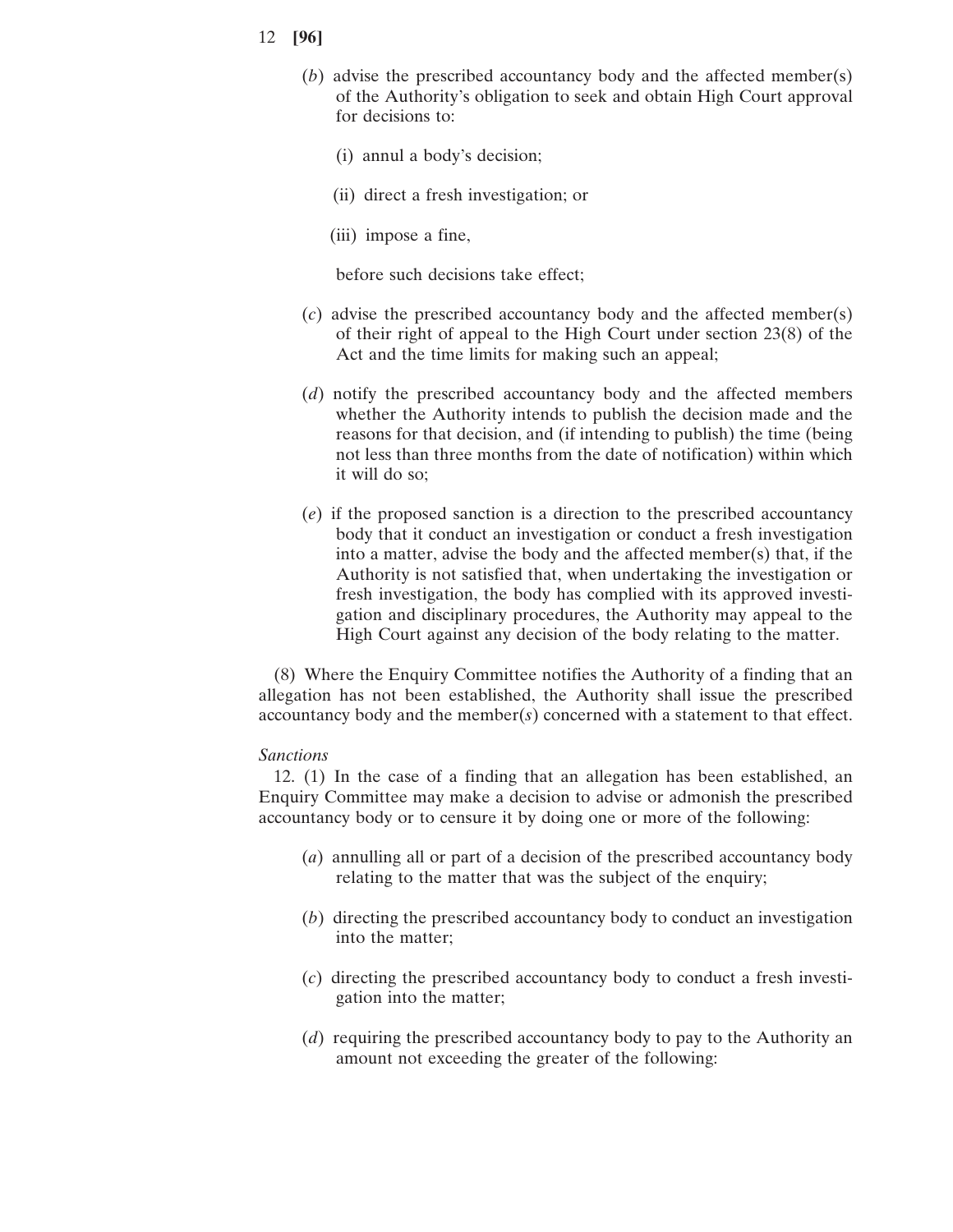- (i) €125,000; or
- (ii) the amount prescribed under section  $48(1)(f)$  of the Act.

(2) In determining the level of sanctions to apply, an Enquiry Committee will have regard to all of the circumstances of the matter, which may include, *inter alia*, the following factors:

- (*a*) whether the failure to comply with approved investigation and disciplinary procedures was deliberate, dishonest, reckless or negligent;
- (*b*) the duration and/or the frequency of the failure to comply; and
- (*c*) the extent to which the failure to comply deviated from the required procedure.

(3) An Enquiry Committee shall set out in its decision issued to the Authority under Regulation 11(3) the reasons underlying the imposition or non-imposition of sanctions and the level and type of any sanctions imposed.

## *When Sanction takes Effect*

13. (1) The following decisions of the Authority take effect when such decisions are confirmed by the Court, either on appeal by the body or member concerned under section 23(8) or on successful application by the Authority under section 29(6):

- (*a*) a decision of the Authority annulling all or part of a decision of a prescribed accountancy body relating to the matter that was the subject of the enquiry;
- (*b*) a decision of the Authority directing a fresh investigation; and
- (*c*) a decision of the Authority requiring the payment of a monetary sum.

## *Appeal*

14. A prescribed accountancy body or the member concerned may appeal a decision of the Authority to advise, admonish or censure a prescribed accountancy body pursuant to section 23(5) of the Act to the High Court within 3 months of the date of the notice given by the Authority under Regulation  $11(7)$ , or (if a decision has been made to publish the decision) prior to the expiry of the time within which the Authority has stated that it intends to publish the same.

## *Publication of decisions*

15. In accordance with section 23(7) of the Act, the Authority may publish a decision that an allegation has been established, together with the reasons for that decision, in any manner it sees fit, after having giving written notice of no less than 3 months to the relevant prescribed accountancy body and all members concerned of its intention to do so.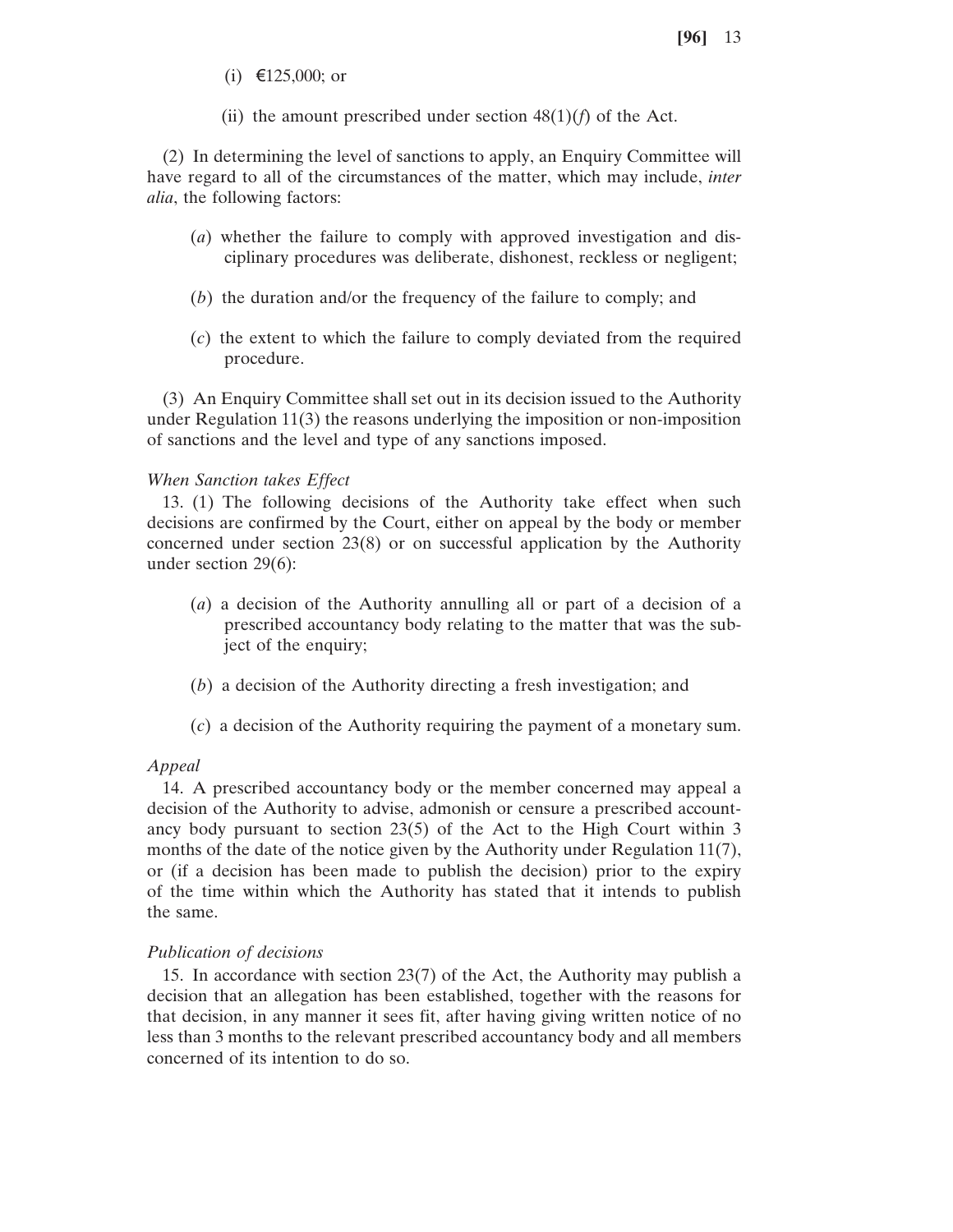## *Settlement*

16. (1) At any time prior to the conclusion of an enquiry, the matter may be resolved by entering into a settlement agreement between the Authority and the prescribed accountancy body that is the subject of the enquiry, such agreement to be binding on all parties.

(2) Any proposed settlement between the Authority and a prescribed accountancy body must be approved by parties who are duly authorised to sign on behalf of each party.

(3) Any proposed settlement must be approved by a majority of the directors of the Authority. Directors who served as members of any Committee that conducted proceedings in such matter shall not take part in the decision of the Authority as to whether to approve a proposed settlement.

(4) The Authority may publish notice of any settlement agreement and the terms thereof in summary form or in its entirety after giving written notice of no less than 3 months to the prescribed accountancy body and member(s) concerned unless it determines that publication of the decision to enter into a settlement agreement and/or its terms would be contrary to the public interest.



GIVEN under the Seal of the Irish Auditing and Accounting Supervisory Authority, 29 March 2012.

IAN DRENNAN, Chief Executive and Director.

JOHN O'MALLEY, Secretary.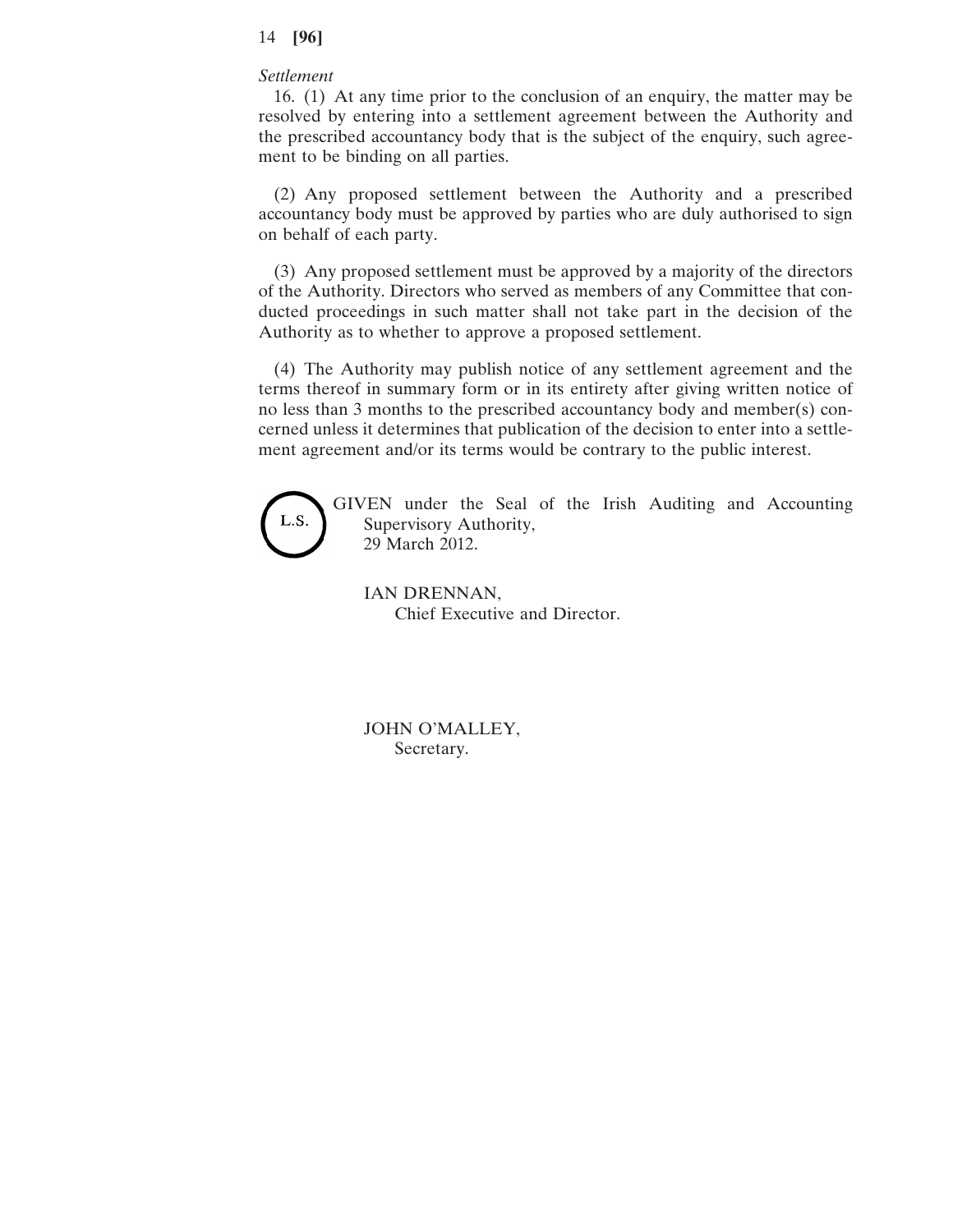# EXPLANATORY NOTE

*(This note is not part of the Instrument and does not purport to be a legal interpretation.)*

These Regulations set out the procedures governing the conduct of enquiries by the Irish Auditing and Accounting Supervisory Authority pursuant to section 23 of the Companies (Auditing and Accounting) Act 2003, as amended and revoke the Companies (Auditing and Accounting) Act 2003 (Procedures Governing The Conduct of Section 23 Enquiries) Regulations 2007, (S.I. No. 667 of 2007).